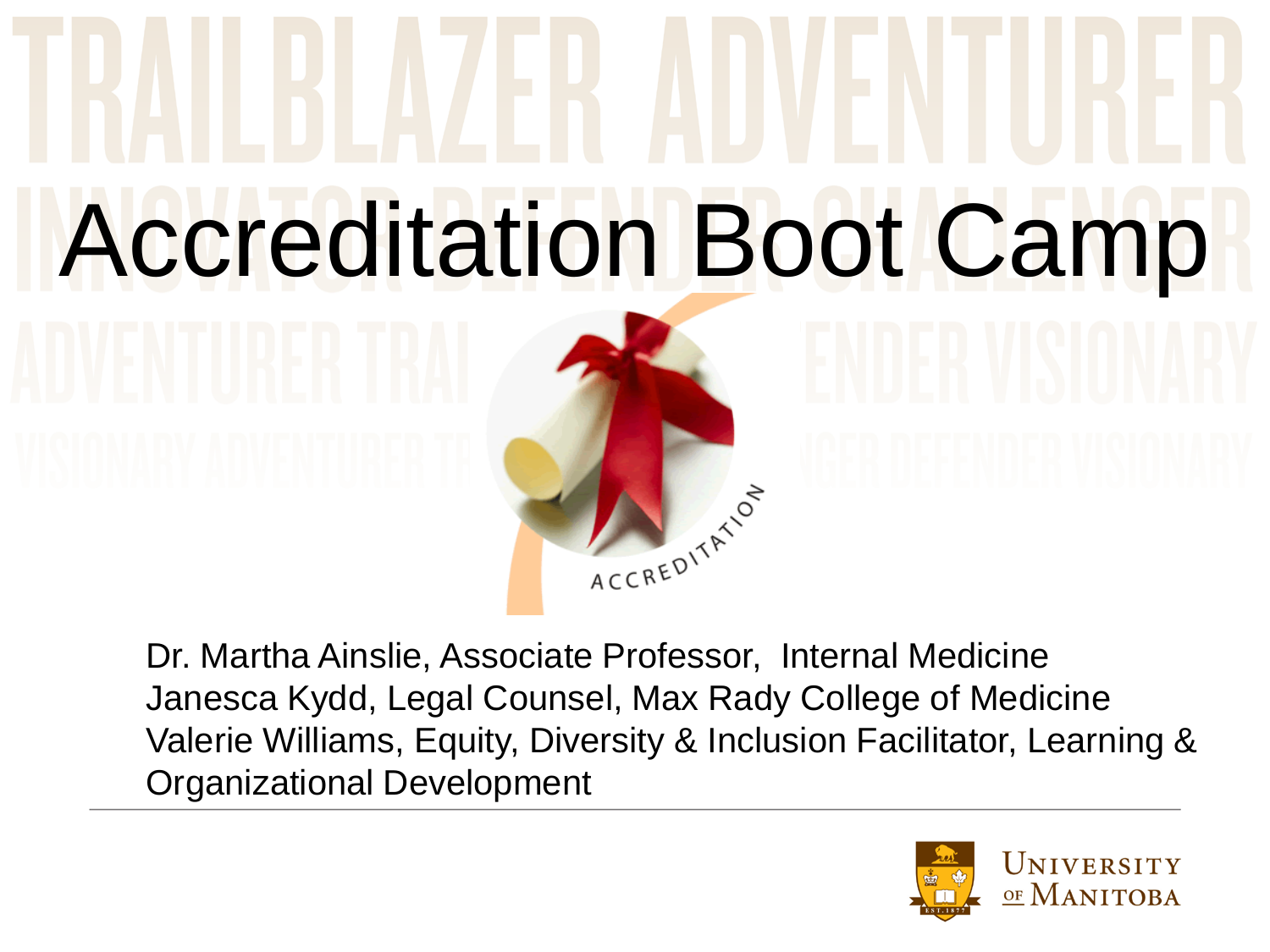Measuring up on equity, diversity and inclusion

#### [Universities Canada](https://www.univcan.ca/media-room/videos/measuring-equity-diversity-inclusion/)

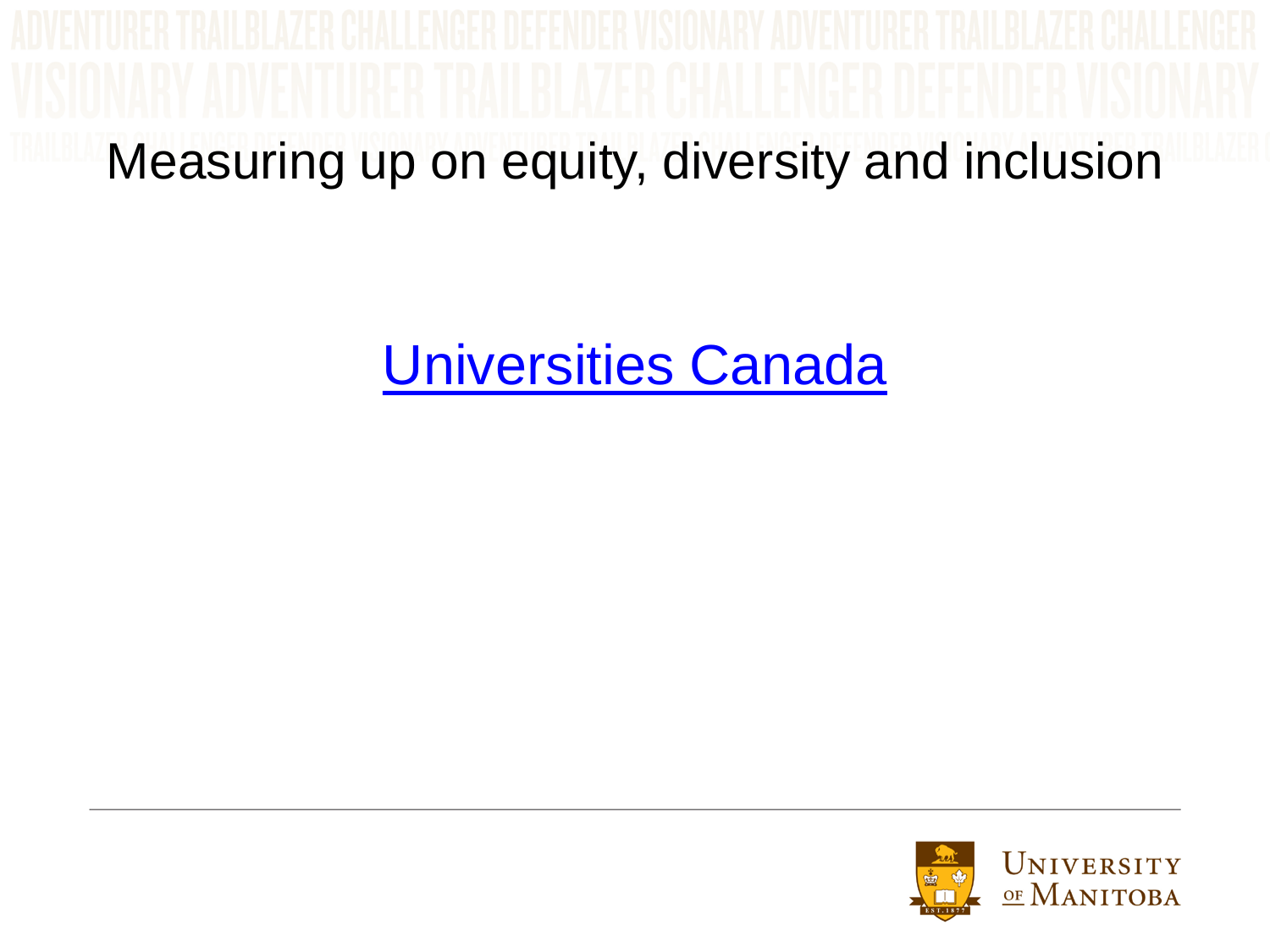### How did we do on the last mock accreditation?

- A standardized approach of recruitment and retention of diverse faculty and senior leadership across departments is needed.
- Currently, diversity of department heads is limited (e.g. only three women are department heads).
- A requirement that the final candidate pool include diverse candidates should be established for both faculty and senior academic and educational leadership.
- The department chairs were not aware of the four focus areas of diversity.
- The status of the revision of the medical school's diversity and inclusion policy is unknown.

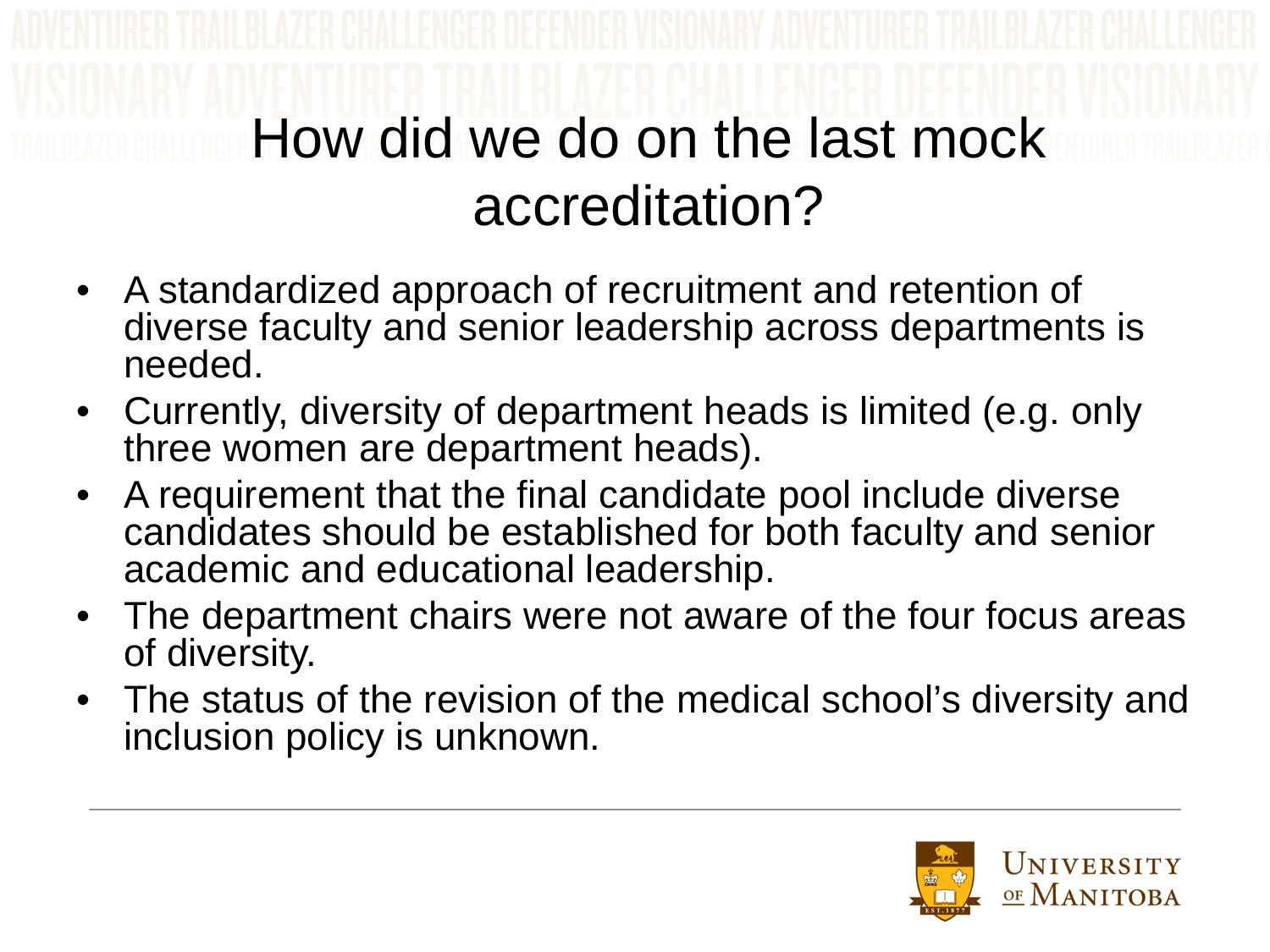#### How are we currently doing?

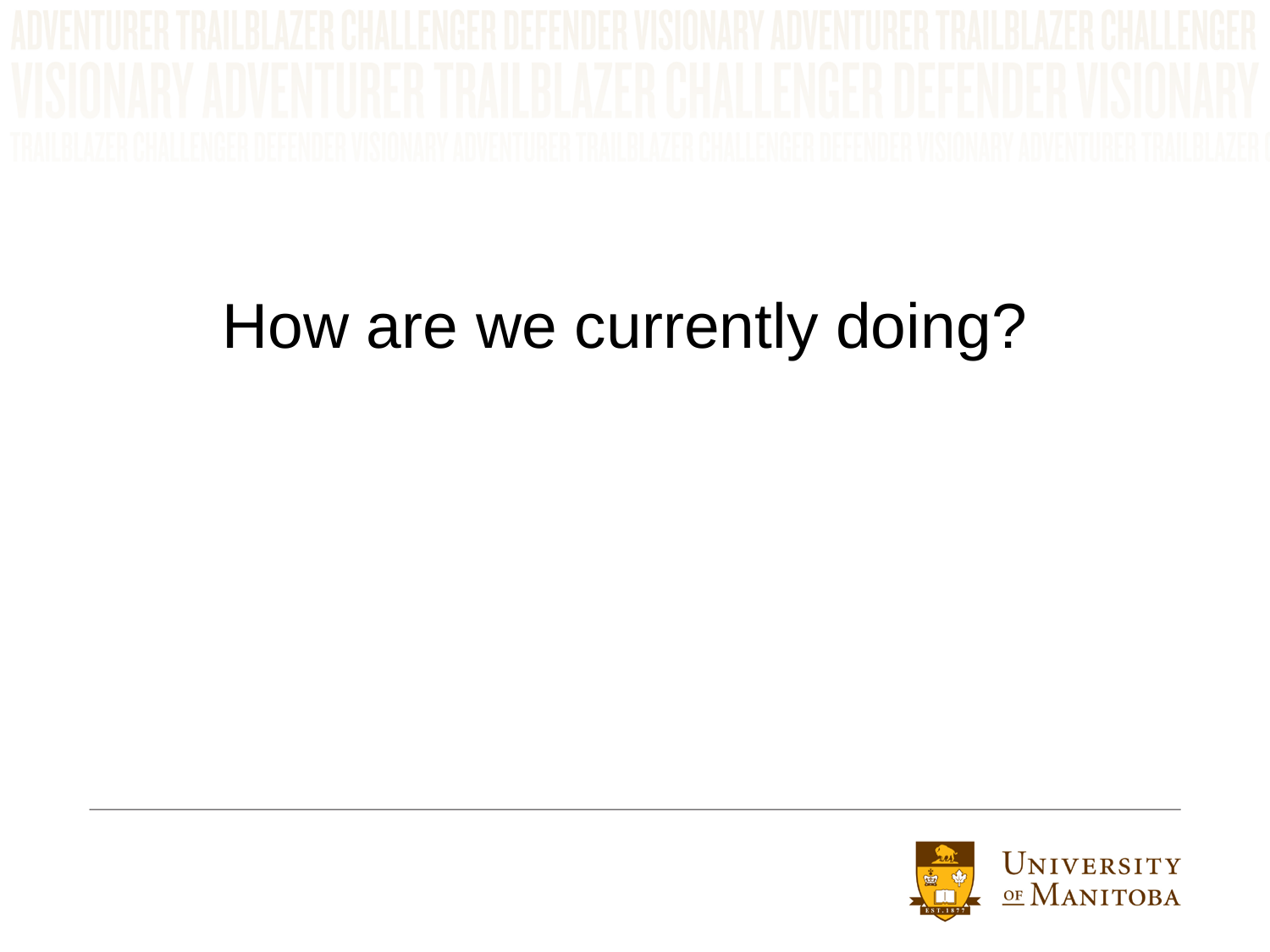# RFHS EDI Committee

- Who are we?
- We are members from all the colleges in the Faculty including students. Co-chaired by Dr Urbanowski and Dr Ainslie
- What do we do?
- Discuss and identify issues related to diversity, equity and inclusion at a Faculty level. Advocate and advise the Faculty, Colleges and students on issues pertaining to EDI and best practices

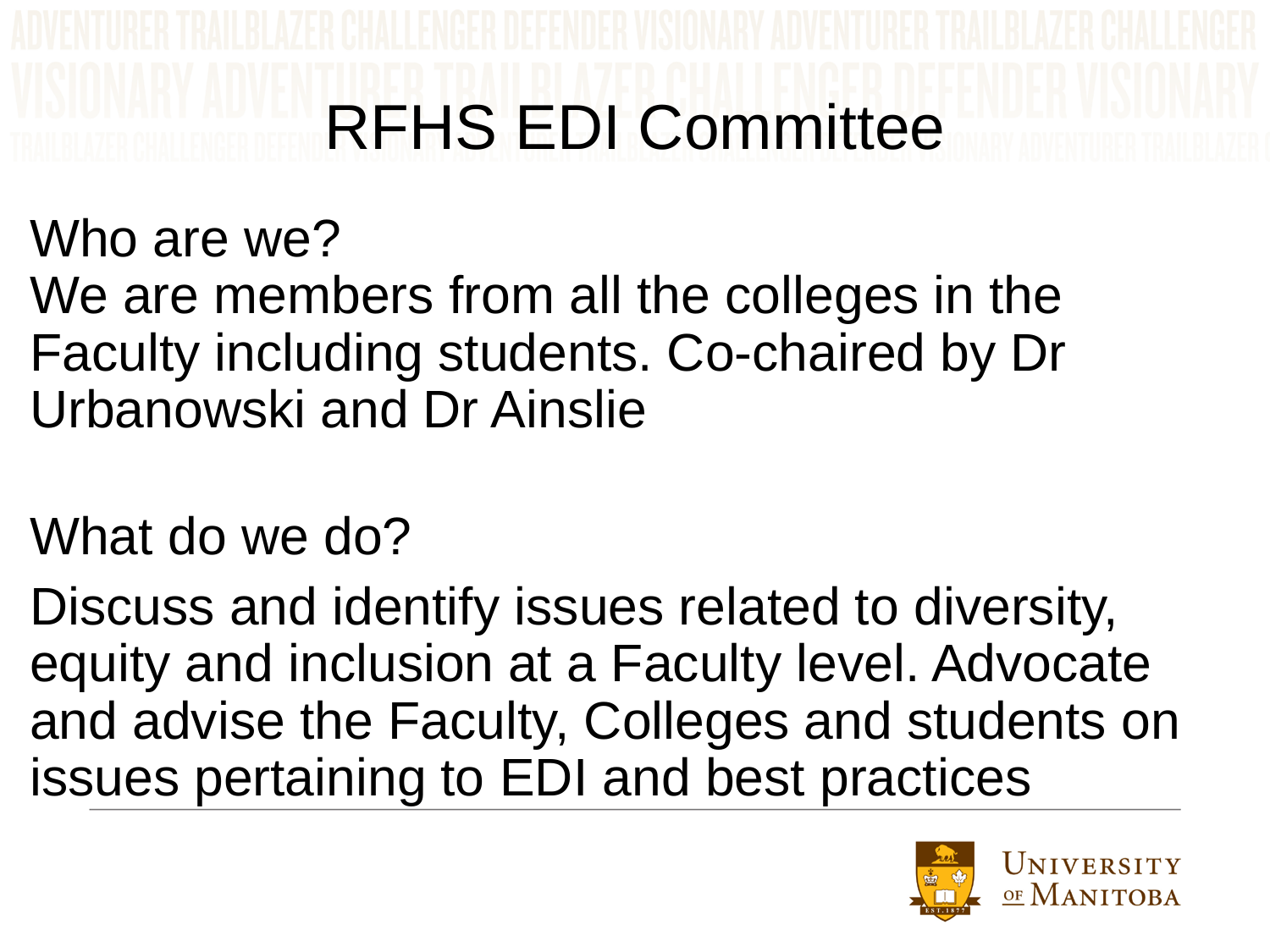#### Why Focus on Equity, Diversity & Inclusion

#### Research shows that Diversity + Inclusion = Better Decision Making At Work *Erik Larson , CEO and founder of [Cloverpop.](http://www.cloverpop.com/)*

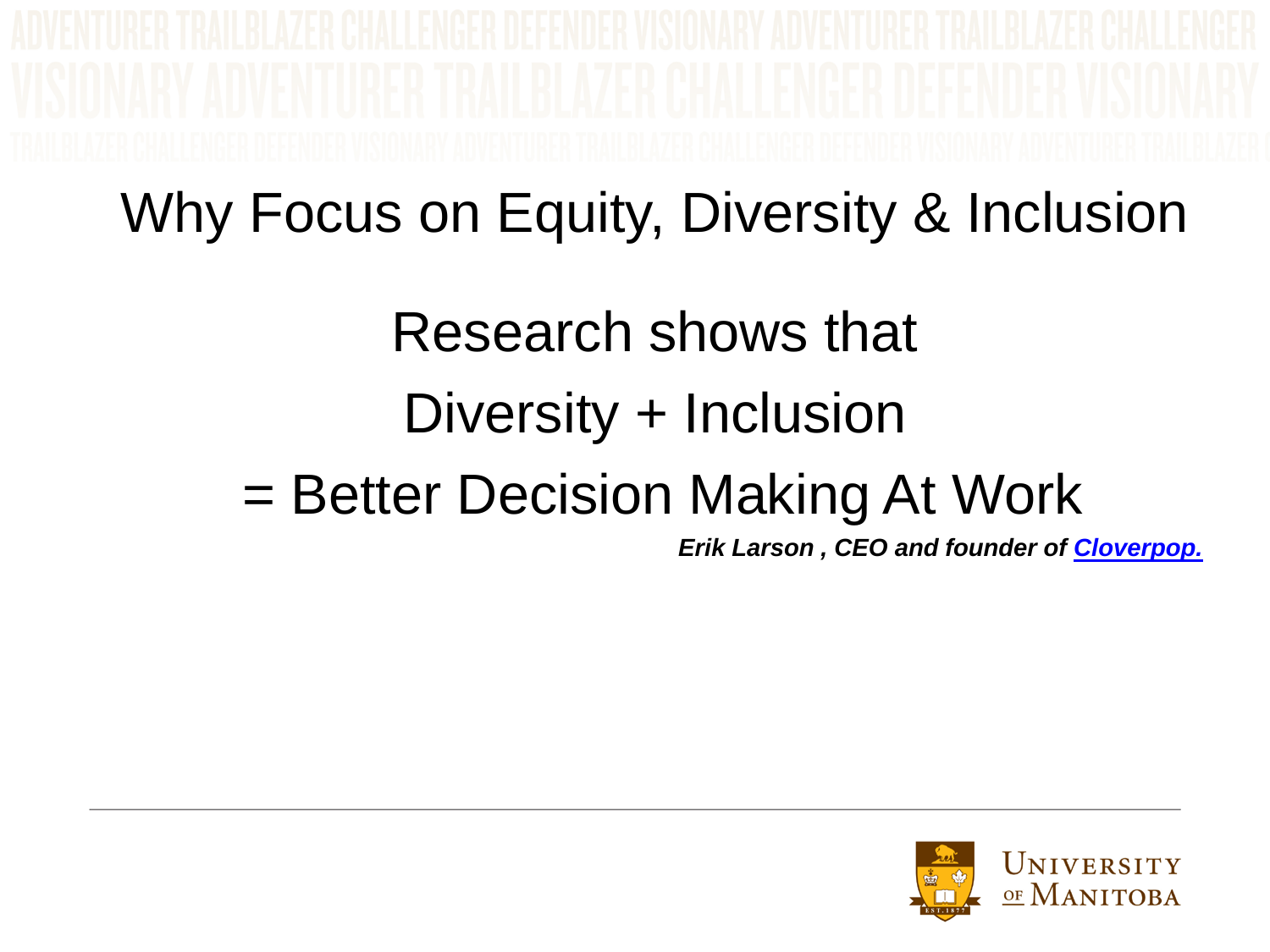Decisions made and executed by diverse teams delivered 60% better results Inclusive teams make better business decisions up to 87% of the time

Teams that follow an inclusive process make decisions 2X faster with 1/2 the meetings<br>Diverse human groups achieve better results than individuals (even experts!) or non-diverse groups

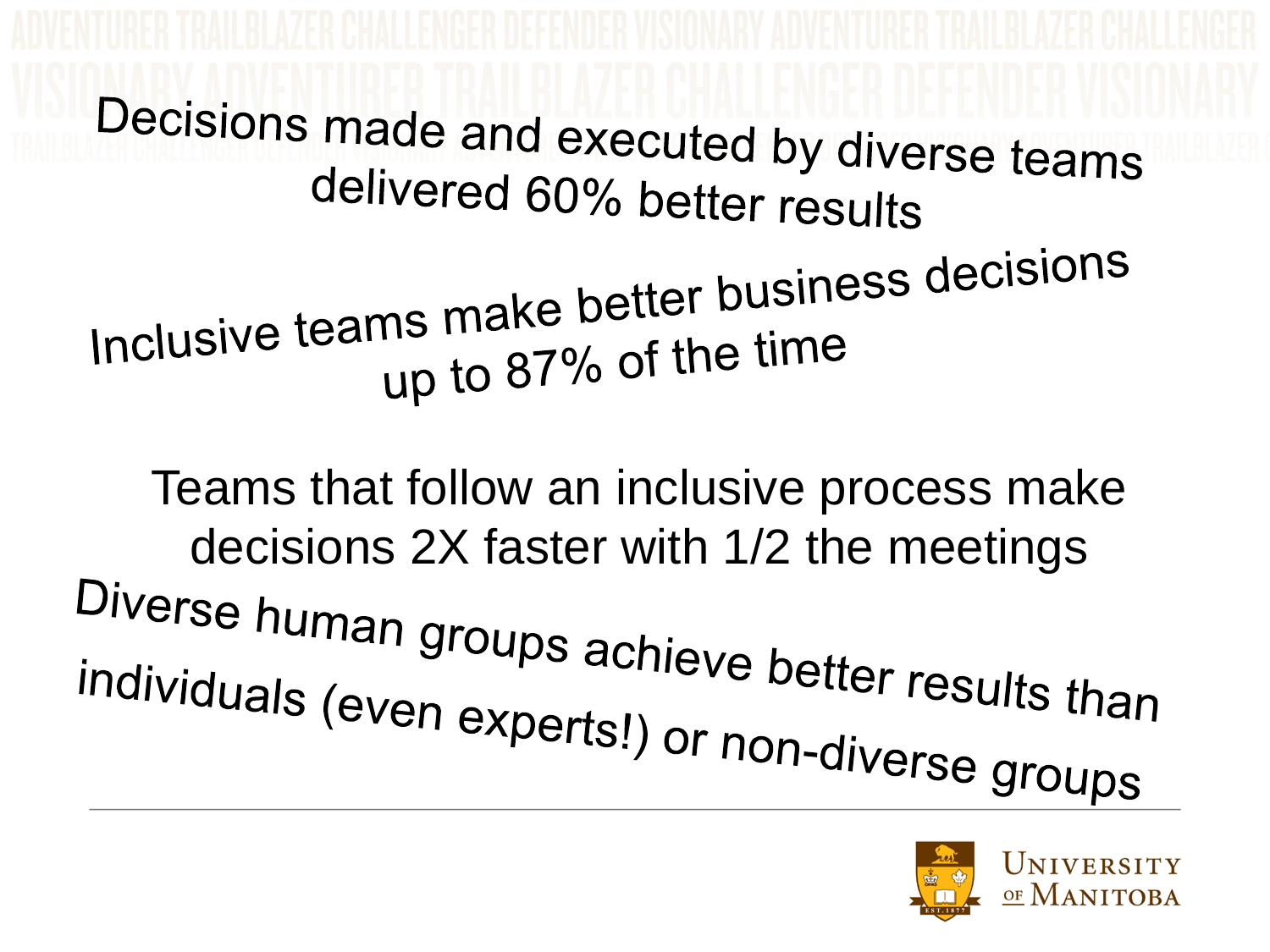





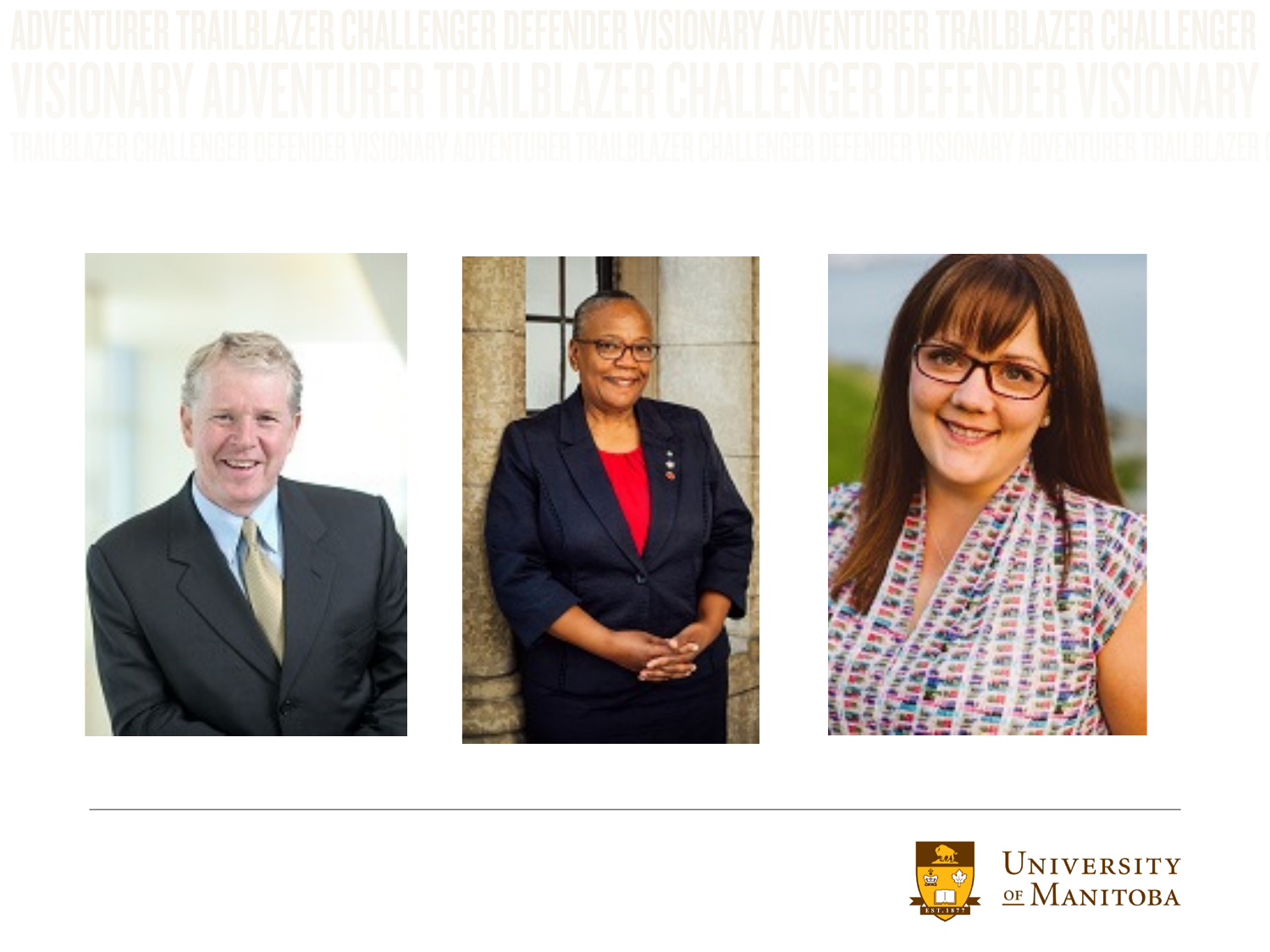#### **IMPLICIT BIAS**

WHAT WE DON'T THINK WE THINK



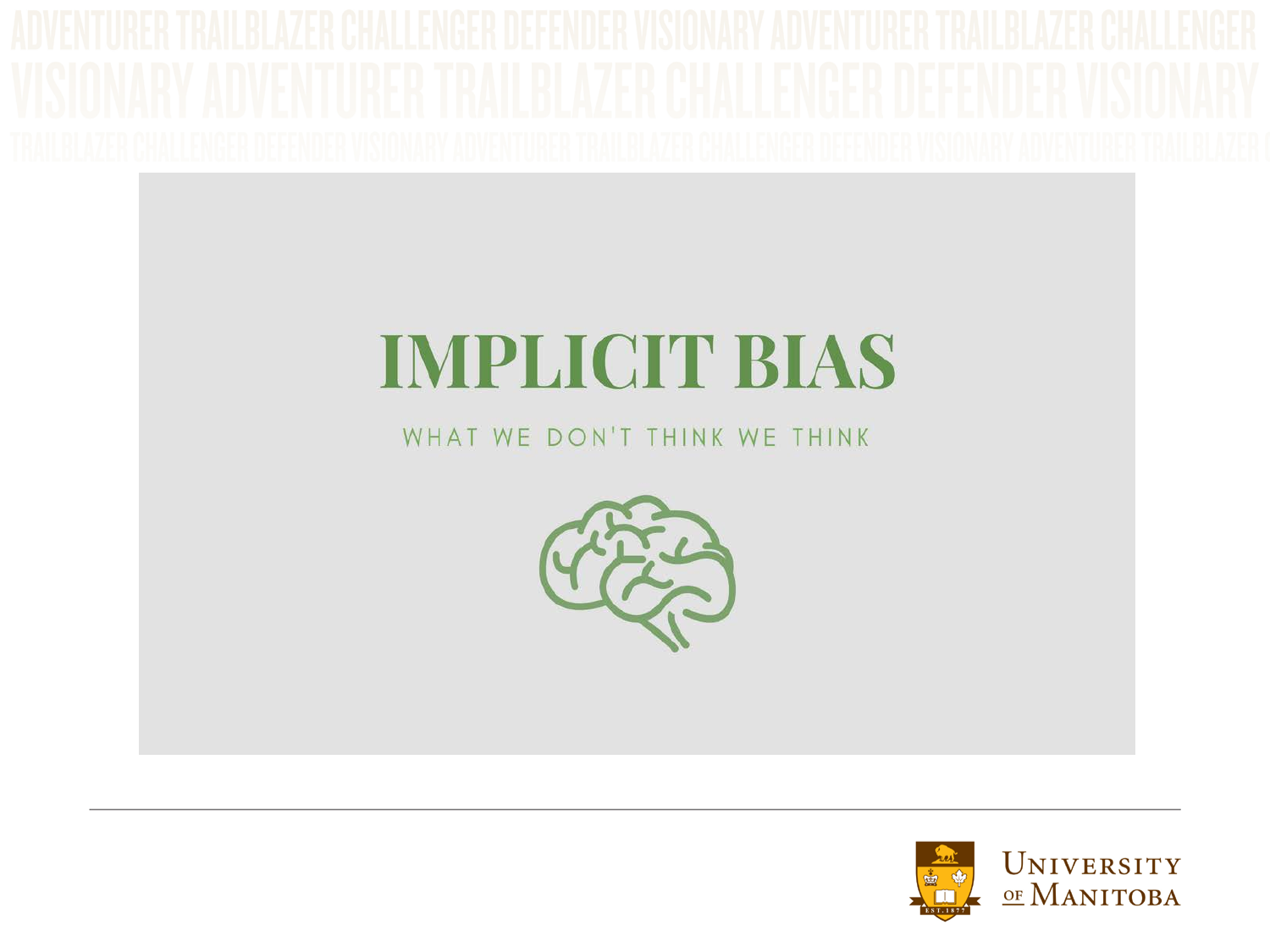#### What works? Bias Interrupters

- Awareness
- Motivation to change
- Strategy for replacing bias
- Build relationships with people who belong to groups unlike your own
- Follow Structured Processes and Systems
- Practice Empathy
- Practice Mindfulness
- Evaluate our decisions
- Ask for feedback
- Create a culture of calling out bias
- Encourage others to evaluate their decisions
- Make decisions collectively

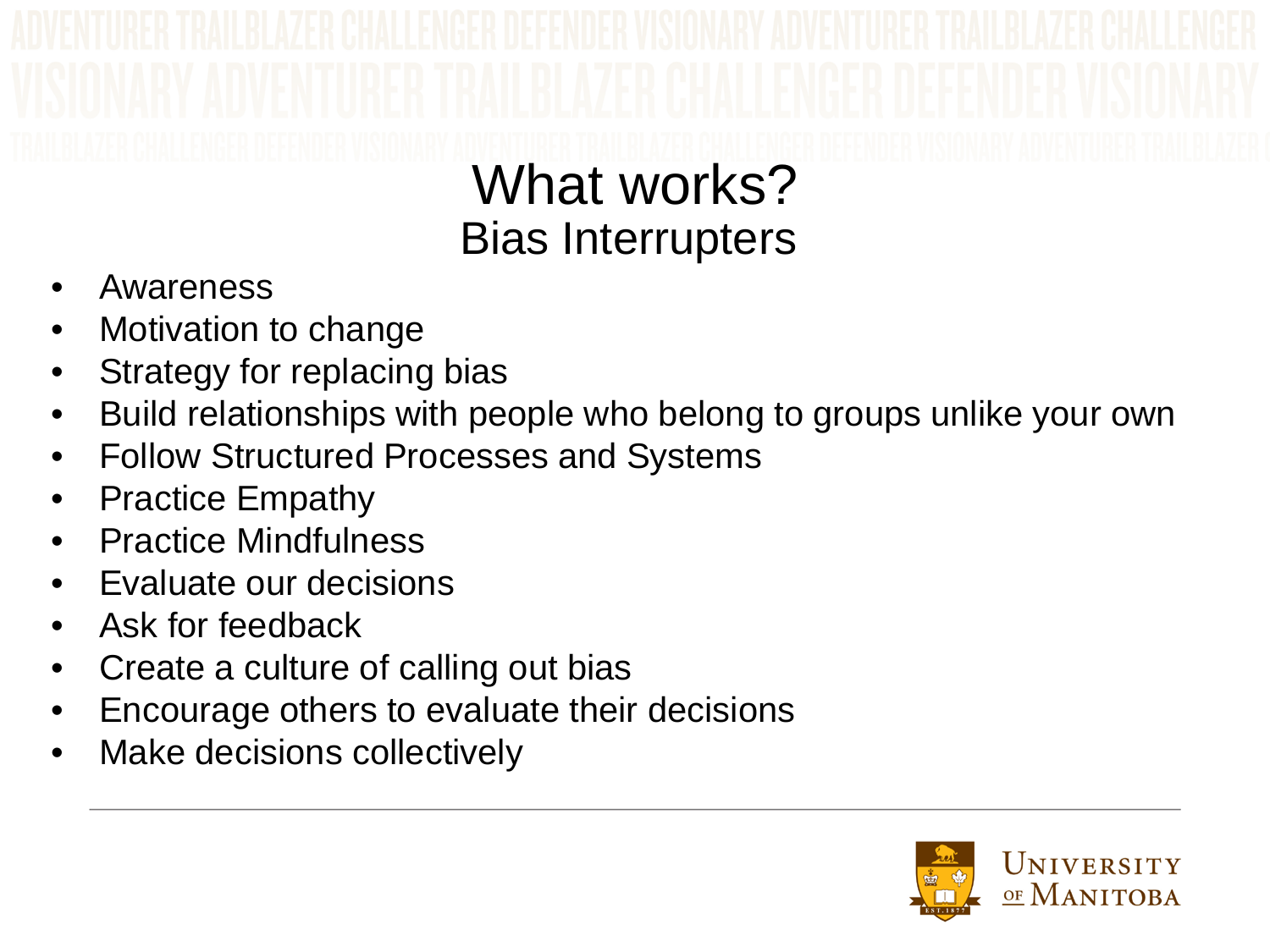## How can we do better?

- Have Fact Sheet with you.
- Create a SMART (Specific, Measureable, Achievable, Realistic, and Timely) EDI Plan
- Designation of individuals to respond to questions about certain parts of the DCI, then open the floor. Ask for volunteers.
- Have someone from CHS Community Engagement come to answer questions about student pipeline.
- Have a participant from a pipeline program in the room.
- Anything else?

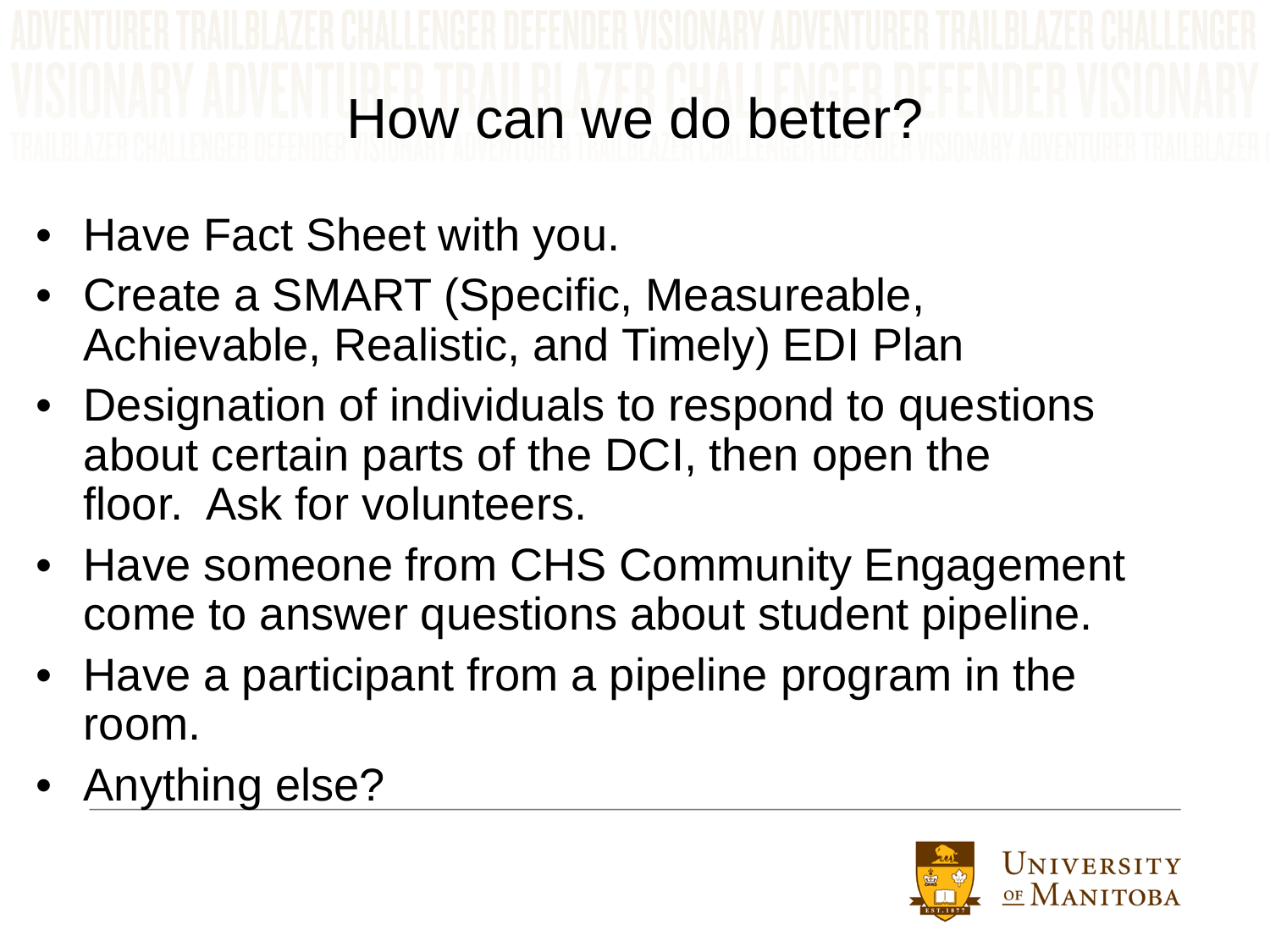- 1. What are the 4 designated groups? Answer:
	- Women
	- Indigenous Peoples
	- Racialized Persons
	- Persons with Disabilities

Note there are no benchmarks for other marginalized groups including LGBTQ2SQ+

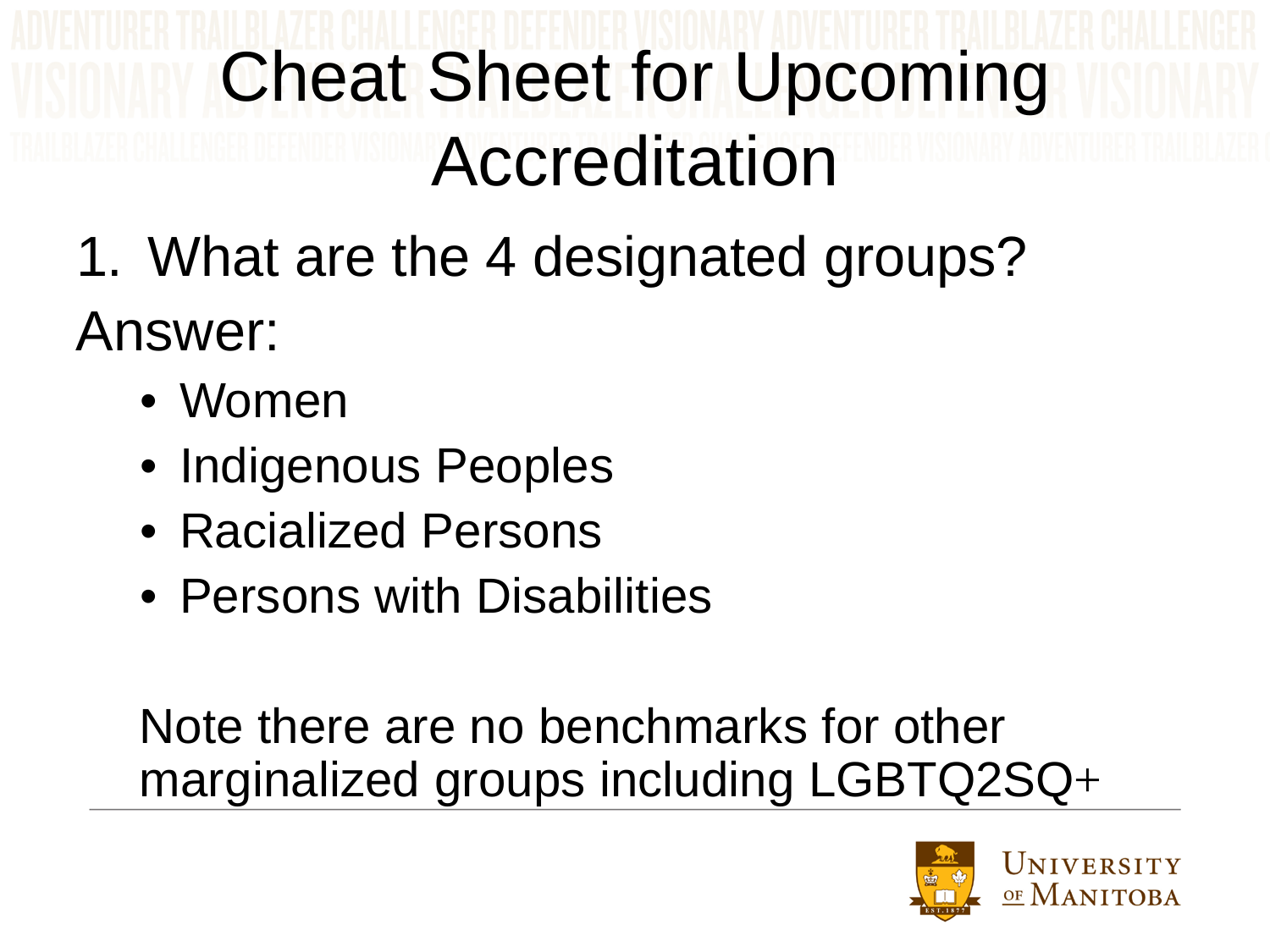2. Do we have a standardized approach for recruitment and retention of diverse faculty and senior leaderships across departments?

Answer:

Yes, the College of Medicine EDI Policy promotes inclusive hiring practices including for the identification and removal of artificial barriers to the selection, hiring, promotion and training of individuals from Historically Under-Represented Groups and Workshop for Chairs and Committee Members of Academic Searches

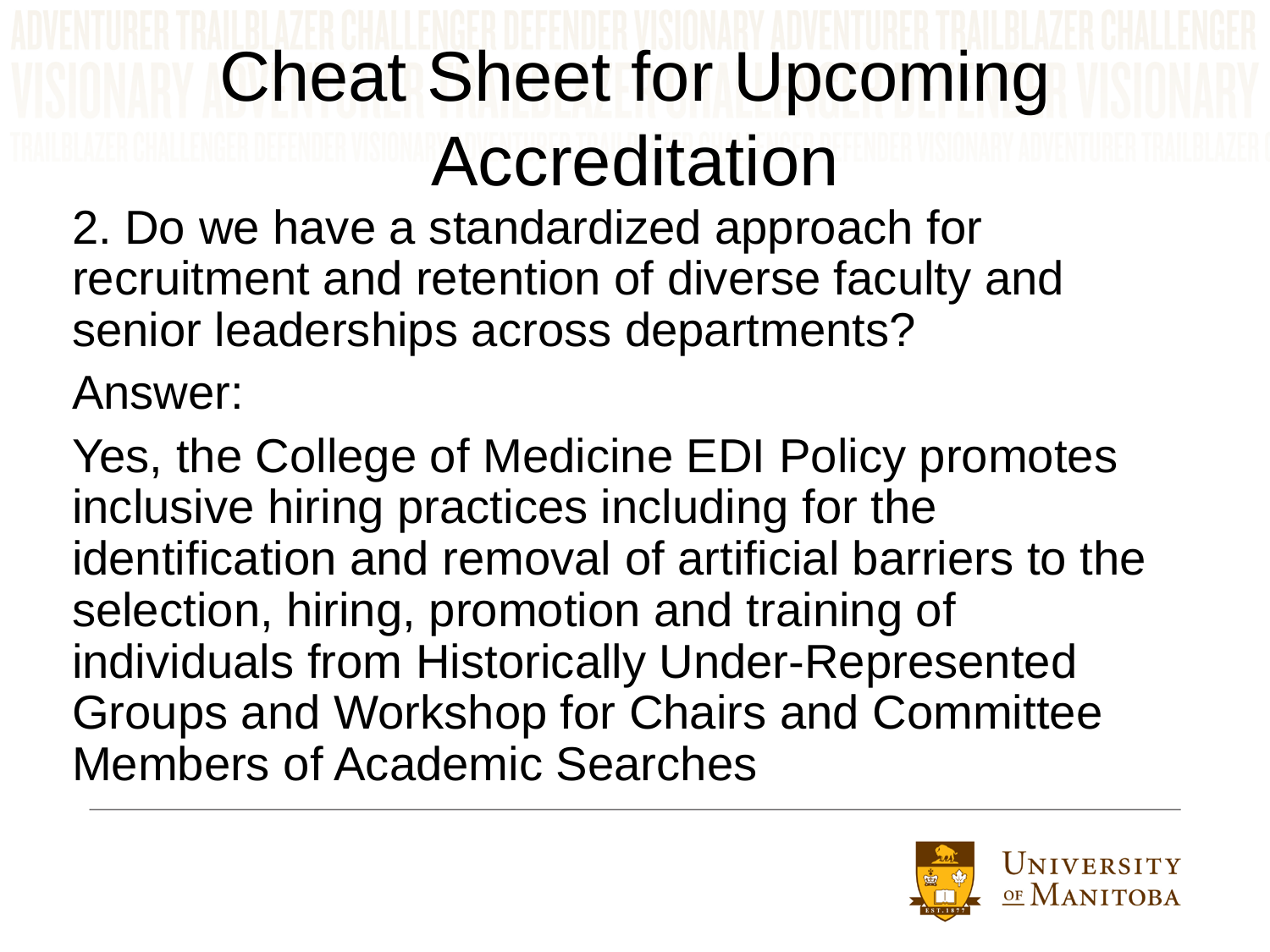3. Who are members of the 4 designated groups in your faculty leadership? Only 3 Department Heads are female

Answer:

- There are many initiatives within departments.
	- family practice female Indigenous health lead Individual Departments have appointed members to advocate for EDI

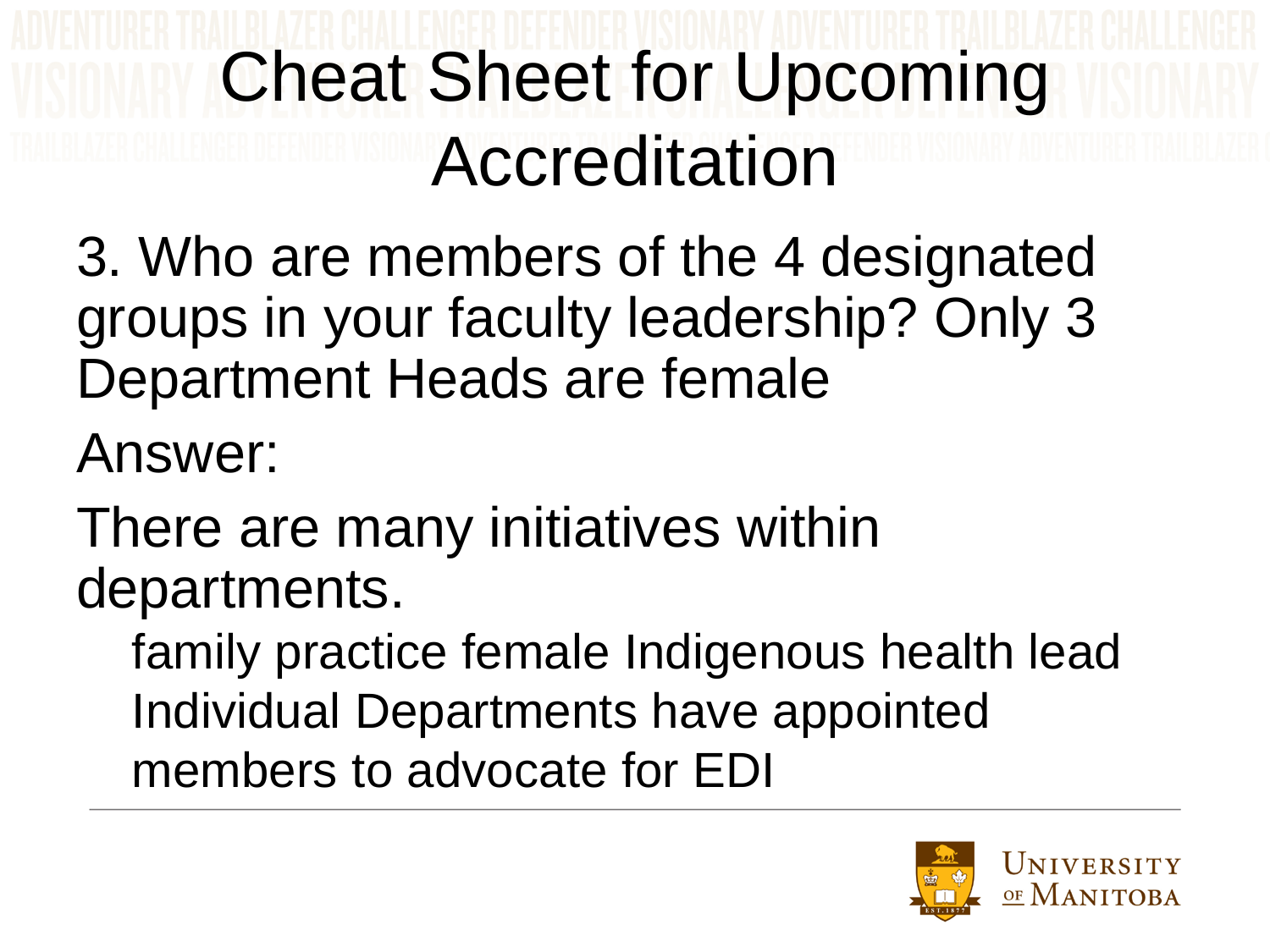4. Do we ensure the final candidate pool for faculty and senior leadership include diverse candidates?

Answer:

Yes, This is promoted through the Workshop for Chairs and Committee Members of Academic Searches and in the EDI Policy.

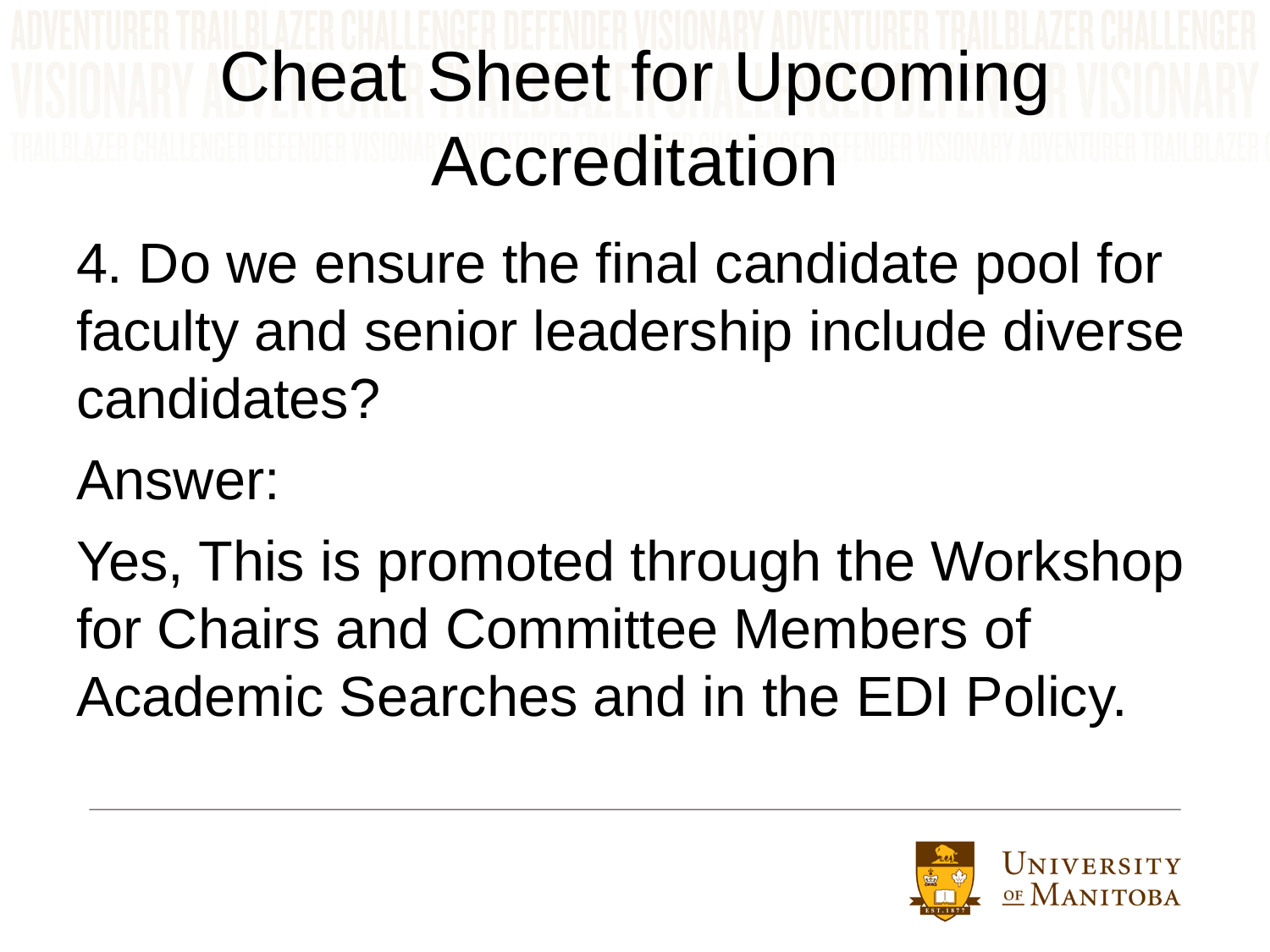#### 5. Where do I go if I have questions or concerns re EDI?

#### Answer: RFHS EDI Committee

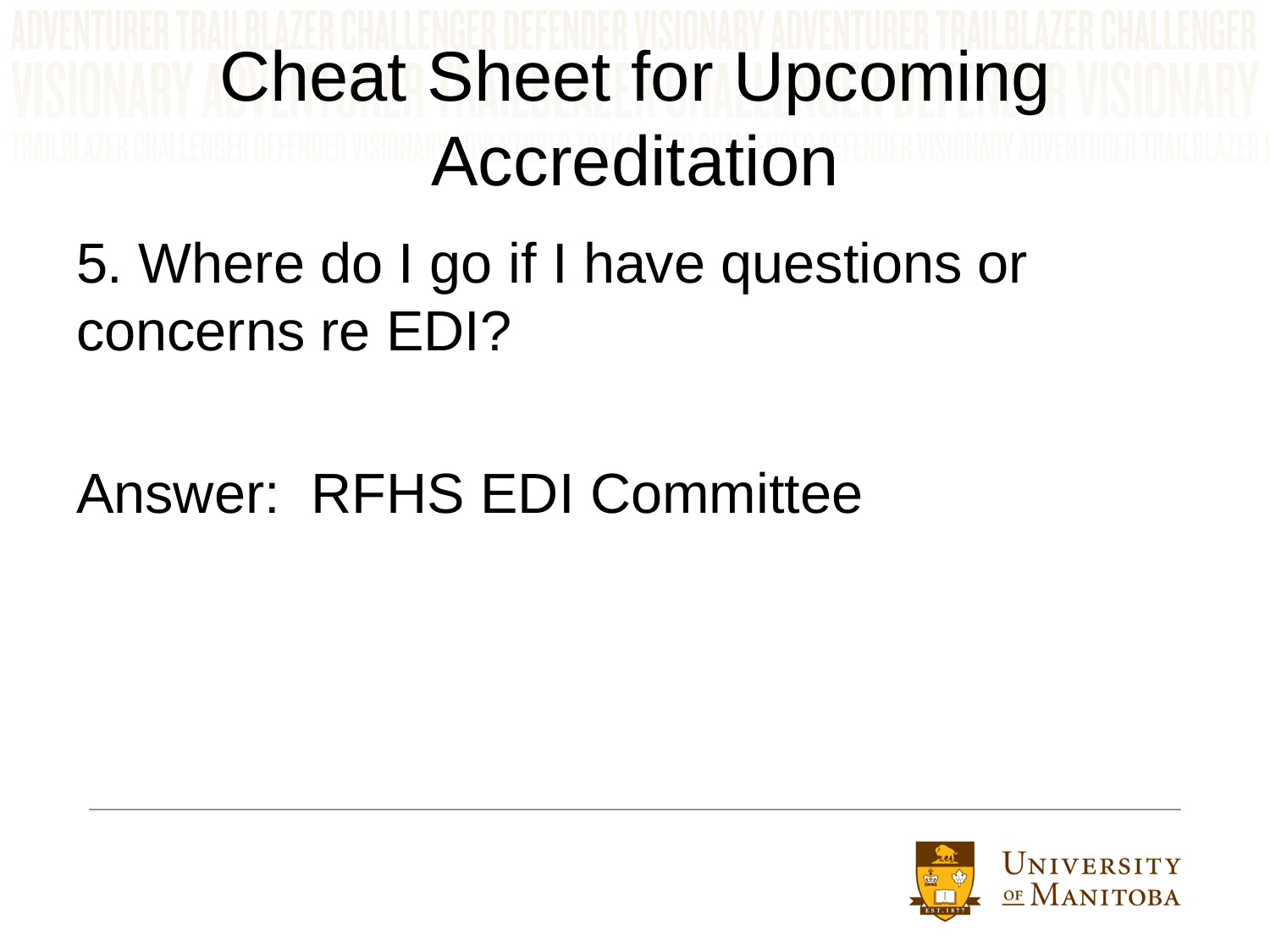#### Homework!!

#### Review Fact Sheet

#### Read EDI policy Max Rady [College of Medicine EDI Policy](http://umanitoba.ca/faculties/health_sciences/media/Equity-Diversity-and-Inclusion-policy-August-21-2018.pdf)

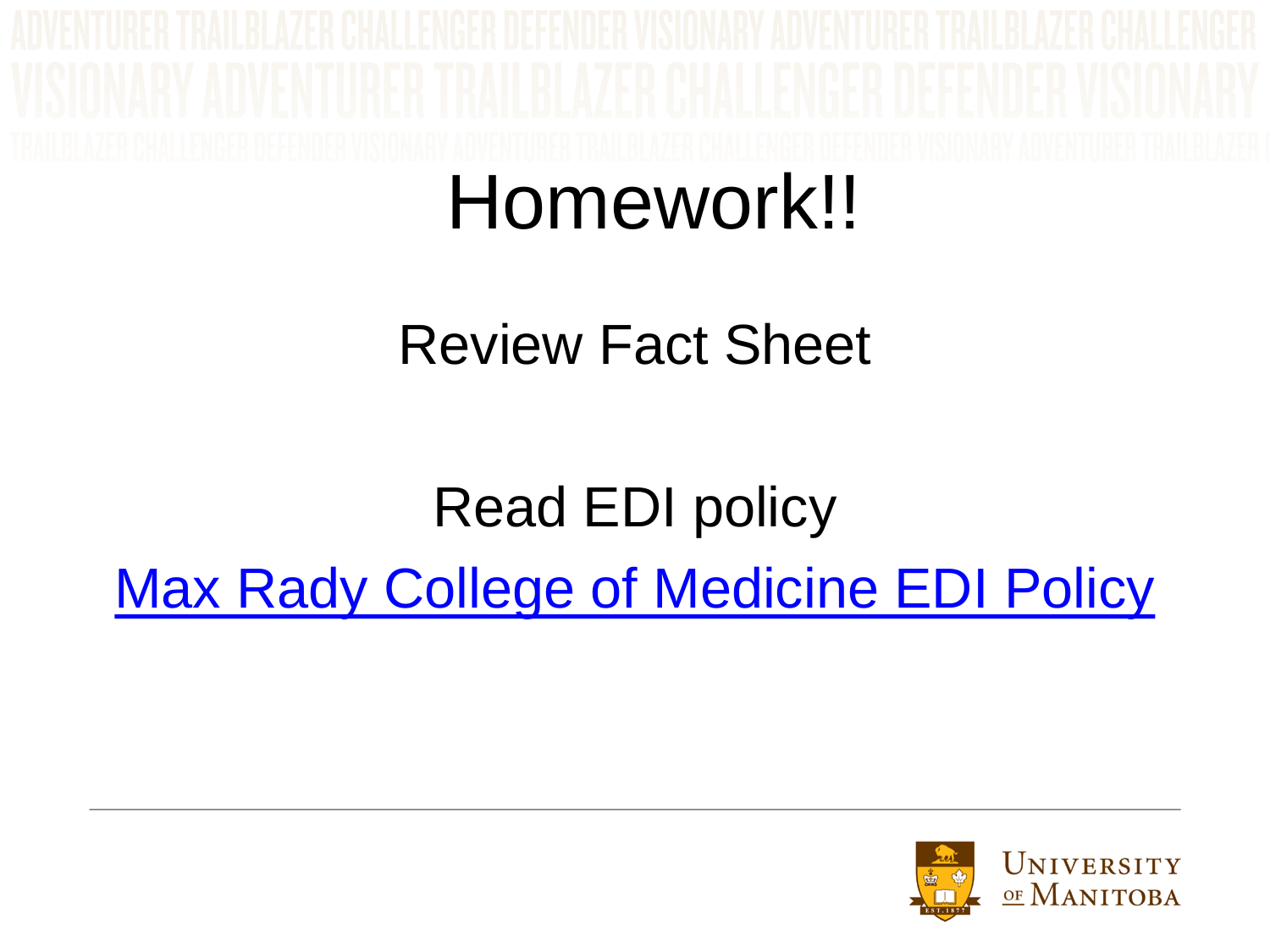# Bonus Homework!!

- Equity, Diversity and Inclusion: A Best Practices Guide for Recruitment, Hiring and Retention [A Best Practices Guide for Recruitment, Hiring and Retention](http://www.chairs-chaires.gc.ca/program-programme/equity-equite/best_practices-pratiques_examplaires-eng.aspx)
- Canada Research Chairs Unconscious Bias Module: [Bias in Peer Review](http://www.chairs-chaires.gc.ca/program-programme/equity-equite/bias/module-eng.aspx?pedisable=false)
- Online Unconscious Bias Training: [Why Unconscious Bias Matters To Business](https://www.linkedin.com/learning/unconscious-bias/why-unconscious-bias-matters-to-business)

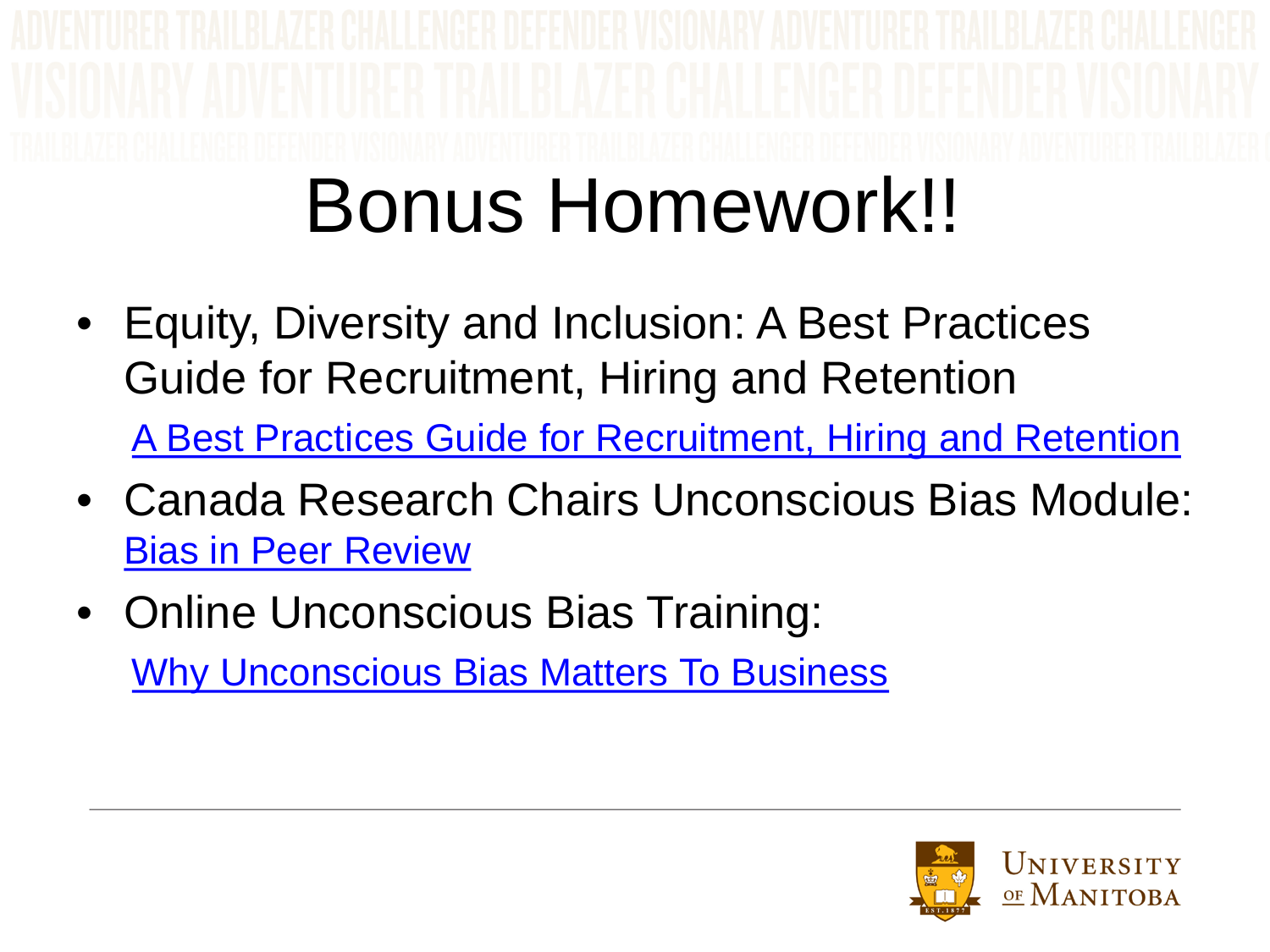